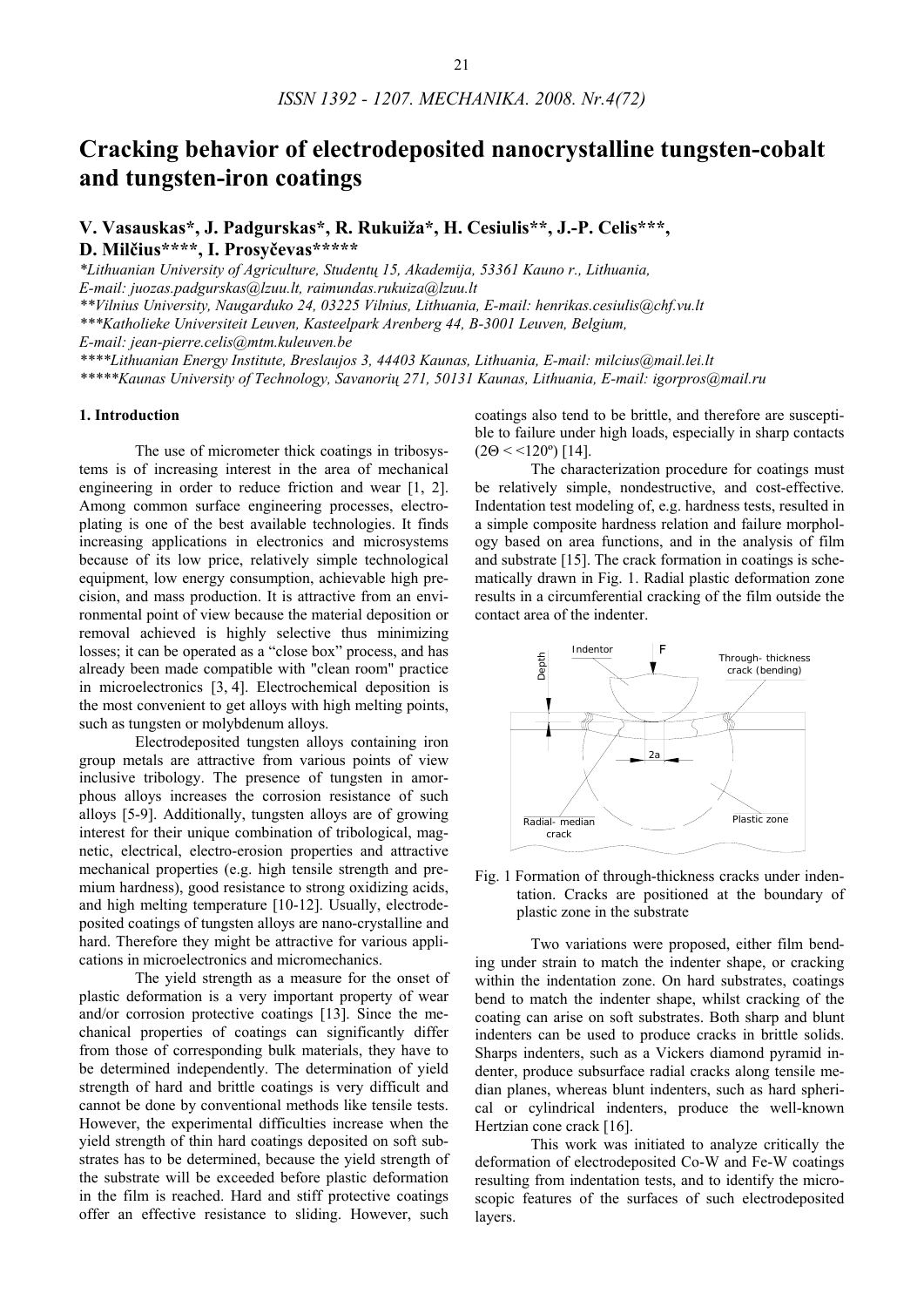#### **2. Experimental**

Alloyed tungsten coatings were electrodeposited on mechanically polished copper and steel (ST3) substrates. Just before electrodeposition, the substrates were degreased and activated in 5% sulfuric acid, then a nickel seed-layer was electroplated for 1 min. from a Wood's nickel electrolyte containing 240 g/l NiCl<sub>2</sub>  $6H_2O + 80$  g/l HCl at 30 mA/cm<sup>2</sup>. Then, alloy coatings were electrodeposited from citrate-ammonia baths containing 0.2M  $CoSO<sub>4</sub>$  (or FeSO<sub>4</sub>) + 0.5M Na<sub>2</sub>Hcitr + 0.4M Na<sub>2</sub>WO<sub>4</sub> at 30 mA cm<sup>-2</sup>. The thickness of the coatings was about 10 to 15 μm as determined by gravimetry. The investigated Co-W and Fe-W alloys have the composition  $72$  at. % Co +  $+ 28$  at. % W, and 69 at. % Fe  $+ 31$  at. % W respectively.

The buffer capacity of the plating bath solution was determined by titration with 15 M NaOH solution to avoid any dilution effects. Changes in pH were monitored by a pH-meter (ThermoOrion, type 420). Buffer capacity values at certain pH were extracted after numerical differentiation of titration curves.

X-ray diffraction (XRD) analyses were performed in order to determine grain size and texture of the electrodeposited films. A Dron instrument (type 3.0) with Ni filtered Cu–K<sub>α1</sub> radiation (30 kV and 30 mA,  $\lambda$ =1.54056 Å) was used at a continuous scan speed of  $0.02^{\circ}$  2θ s<sup>-1</sup>.

Vickers microhardness and adhesion were determined by VDI Rockwell indentation at 2 kN load for coatings of different thickness. A microhardness tester (PMT-3) operated with a Vickers indenter was also used to determine the indentation characteristics of the coatings. It was assumed that the quasiplastic zone contains incipient cracks of the same length scale as the quasiplastic zone dimension [15]. Taking into account that the value of *h* (*F*) depends on the respective hardness (*H*), the following equation is valid for sharp indenters [15]

$$
H = \frac{F}{cd^2} \tag{1}
$$

$$
\text{or} \quad d = \sqrt{\frac{F}{cH}} \tag{2}
$$

where  $F$  is the applied load,  $d$  is the length of the diagonal of the indent, and  $c$  is constant. Eq.  $(1)$  is based on the assumption of a size invariant hardness.

Diagonal length of the indentation was determined from both optical (OM) and scanning microscopy (SEM). In VDI Rockwell indentation tests only plastic deformation distribution around indentations was observed. The loads necessary to induce extensive delamination and fracture of the coatings were derived based on these experiments.

#### **3. Result and discussions**

## 3.1. CoW and FeW electrodeposited coatings and initial features of these deposits

The electrodeposition was done in citrateammonia baths. A distinctive feature of such baths is the strong effect of their pH on current efficiency and composition of the electrodeposited alloys [17]. Moreover, during the electrodeposition of W-alloys, the electro reduction of WO<sub>4</sub><sup>2</sup>-ions to W is associated with an increase of the pH in the double layer

$$
WO_4^{2-} + 4H_2O + 6e = W + 8OH
$$
 (3)

In addition, the electrodeposition of W-alloys is accompanied by  $H_2$  evolution

$$
2H_2O + 2e = H_2 + 2OH
$$
 (4)

That yields an alkalization of the electrochemical double layer, what in general [7, 9, 17-19] decreases the W-content in the electrodeposited coatings.

Therefore, in order to achieve electrodeposited coatings with high tungsten content, plating baths with a high buffer capacity are required. From Fig. 2 it appears that the buffer capacity at room temperature at pH between 6.5 and 9 is not strongly affected by the amount of ammonia but is mainly controlled by the presence of citrates. A maximal buffer capacity is obtained at pH 7.25. After addition of ammonia to the solution, two maxima and a deep minimum are noticed at pH ∼8.5. The maximum buffer capacity noticed at pH 10-10.5 apparently depends on the concentration of ammonia.



Fig. 2 Buffer capacity vs. pH for various ammonia concentrations (23°C). The concentration of ammonia in solution is indicated next to the curves. Formulation of the solution:  $0.2M \cos 0.4 + 0.5M \text{ Na}_2H\text{Citr} +$  $+ 0.4M$  Na<sub>2</sub>WO<sub>4</sub>

Since electrodeposition of W alloys is usually carried out at elevated temperatures, the buffering properties of solutions at elevated temperatures are also of importance. The comparison of the buffer capacity of solutions at high ammonia concentrations for different temperatures is given in Fig. 3. When the concentration of ammonia is 0.8 M, the minimum in buffer capacity is at 70°C being not as deep as at room temperature. When the concentration of ammonia increases, the minimum in buffer capacity even disappears.

The electrodeposition from aqueous baths is usually carried out in nonhermetic cells. In such cases, a part of ammonia can evaporate during long-term electrodeposition at elevated temperatures. That results in the decrease of deposition rate. Therefore, the electro-deposition was performed at pH as low as possible. The main experiments were done at pH 7.5-8.1. Under such plating conditions, a sufficient part of ammonia added to the solutions trans-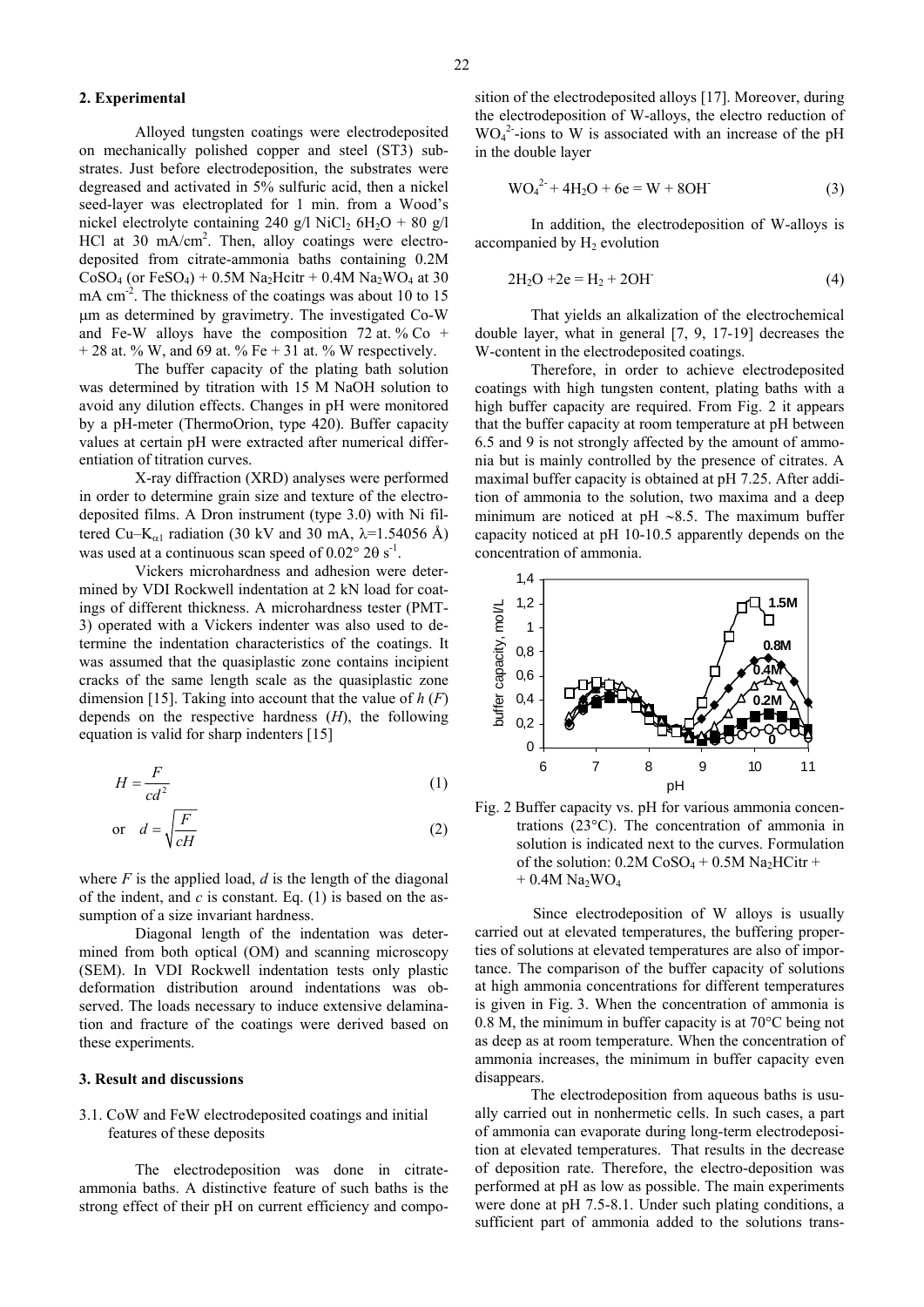

Fig. 3 Buffer capacity vs. pH at different temperatures. Formulation of the solution:  $0.2M \cos 0.4 + 0.5M$  $Na<sub>2</sub>HCitr + 0.4M Na<sub>2</sub>WO<sub>4</sub> + xM ammonia. 1 and 1'$ for x=0.8M; 2 and 2' for x=1.5M. 1 and 2 at  $23^{\circ}$ C; 1' and 2' at 70°C

The values of buffer capacity are similar in the presence either Co(II) or Fe(II) salts because of their similar complexation by citrates, ammonia and hydroxide ligands [20]. In view of that, a solution containing: 0.2M  $MeSO_4 + 0.4M$  Na<sub>2</sub>WO<sub>4</sub> + 0.5M Citric acid + 1.5M ammonia water was selected. The pH was adjusted by adding  $H<sub>2</sub>SO<sub>4</sub>$  or NaOH. "Me" means the iron group metal (Co or Fe). Electrodeposition was carried out at 70°C. The highest Wcontent was obtained at pH ranging from 7.0 to 8.1. The W-content can even exceed 30 at. %, whereas alloys with a lower W-content (max. ∼22 at. % of W) are obtained at lower or higher pH. Because of the high concentration of  $Co(II)$  or  $Fe(II)$ , and  $W(VI)$  in the bath, the current efficiency can exceed 40% in the case of Co-W electrodepositing, and 30% in the case of Fe-W electrodeposition.

From the X-ray diffractograms of elctrodeposited Co-W and Fe-W alloys shown in Fig. 4, it seems that the addition of tungsten to the alloys modifies the crystallographic texture. The introduction of tungsten into alloys results the transformation of the texture: it transforms from the polycrystalline which is regular for pure electrodeposited Co and Fe, into deformed (111) texture for CoW, and (110) – for FeW alloys. Deformation of the structure causes the slight shifting of the peak position in the XRD spectra. Such shift is characteristic for tungsten alloys [5, 7]. A widening of the single diffraction peaks appears when the amount of tungsten exceeds 20 at. % indicating that the grain size of the electrodeposited W-containing alloys (both Co-W and Fe-W) decreases. The mean crystallite size was calculated from the peak width using Scherrer's equation for pure Co and Fe, and the modified Scherrer's equation by Warren and Biscoe

$$
\beta = \frac{0.94\lambda}{\tau \cos \Theta} \tag{5}
$$

$$
\beta = B^2 - b^2 \tag{6}
$$

where  $\beta$  is the peak broadening (in radians);  $\lambda$  is the wavelength (in Å);  $\tau$  is the grain size;  $\Theta$  is the position of the peak in diffractogram; *b* is the width of the peak for the crystalline material; and *B* is the peak width of the sample examined.



Fig. 4 XRD patterns for Co, Fe and their alloys: a - metallurgical pure Co, electrodeposited pure Co, and electrodeposited Co+25 at. % W; b - metallurgical Fe and electrodeposited Fe-31 at. % W. The XRD lines are marked next to the corresponding pattern

In our case, the value of *b* was experimentally determined for Co (111) or Fe (110) peak of polycrystalline pure metals as described in [9]. From the data given in Table, the grain size of electrodeposited Co-W and Fe-W alloys is approx. 3 - 4 nm that allows to concern the structure as nanocrystalline. Electrodeposits with such a small grain size may be of interest for various applications comprising micromechanics as well.

| Table                                                |
|------------------------------------------------------|
| XRD data of electrodeposited W-containing alloys and |
| calculated crystallite sizes                         |

| Metal or alloy     | $2\Theta$ position | Peak        | Estimated   |
|--------------------|--------------------|-------------|-------------|
|                    | of $(111)$         | broadening, | grain size, |
|                    | peak, deg          | rad         | nm          |
| Co (electrodepos-  | 44.85              | 0.00375     | 41.7        |
| ited)              |                    |             |             |
| Co-W $(25$ at. %   | 43.98              | 0.0525      | 30          |
| of W) (electrode-  |                    |             |             |
| posited)           |                    |             |             |
| Fe (metallurgical) | 44.85              | 0.00375     | 41.7        |
| Fe-W (28 at. % of  | 43.40              | 0.0424      | 37          |
| W) (electrodepos-  |                    |             |             |
| ited)              |                    |             |             |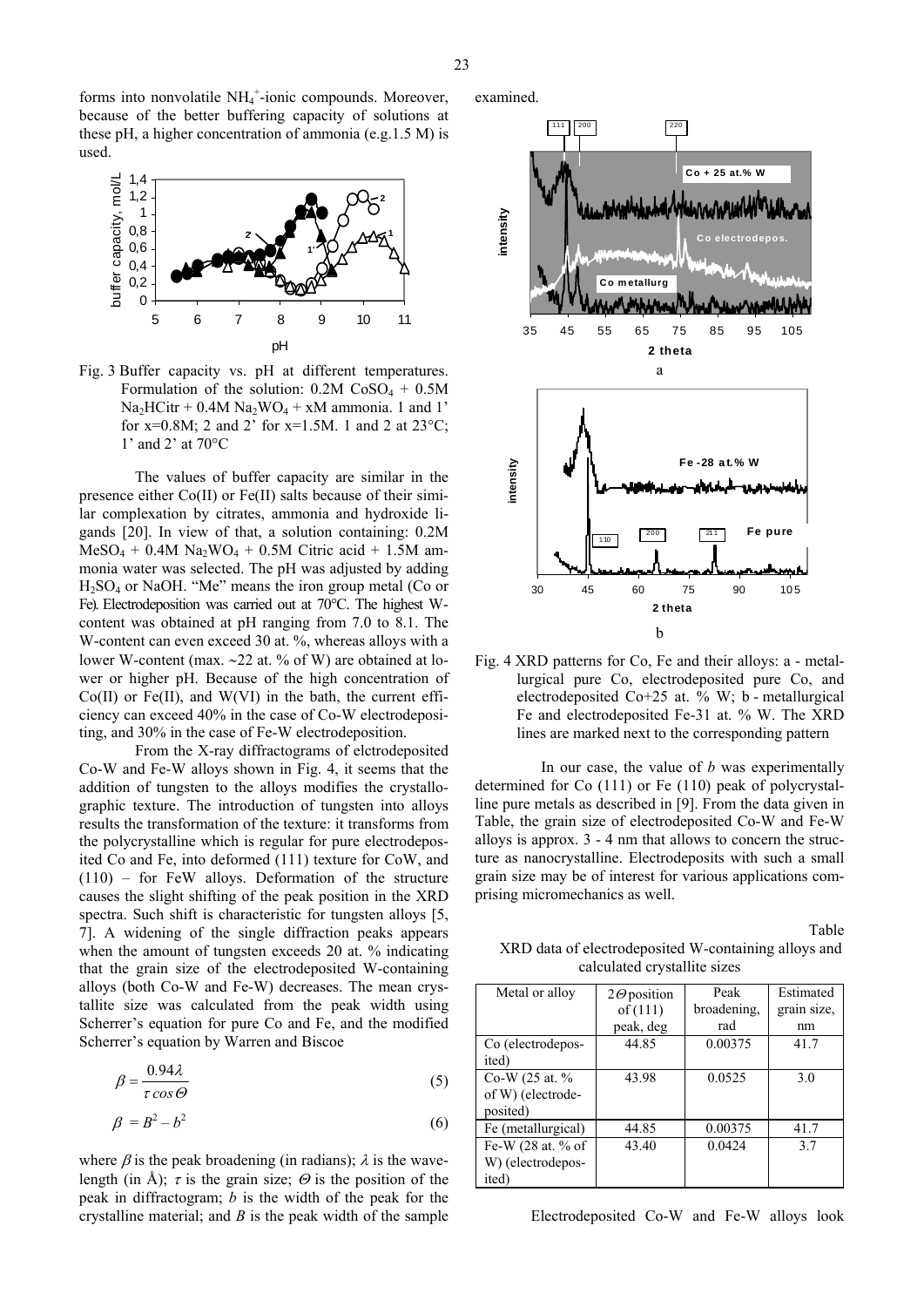white, bright and smooth (see Fig. 5 and 6). Based on the 3D surface analysis the mean roughness  $(R_a)$  was in the range 200 to 500 nm.



Fig. 5 3D image used for Co-W (25 at. % of W) roughness estimation

The electrodeposited alloys exhibit high hardness (Fig. 7). The hardness determined by nano-indentation close to the surface is approx. 20 to 30% higher than in the bulk. Probably, this might be associated with oxide formation on top of the coating, since oxides are expected from



Fig. 6 SEM image showing surface feature of Fe-W  $(31$  at. % of W)

thermodynamic point of view. In general, the hardness of Fe-W alloys is slightly higher than that of Co-W alloys. A slight increase in hardness is noticed with indentation depth because it monotonically starts sensing the hardness of the substrate material. Neither on Fe-W nor on Co-W coatings, radial-median cracks were not noticed inside the indentation volume even at high indentation loads.



Fig. 7 Vickers hardness derived from nanoindentation tests done at different indentation forces for (a) electrodeposited Co-W, and (b) Fe-W

## 3.2. Cracking of electrodeposited Co-W and Fe-W coatings

In this study, the position of an advancing crack in indentation was determined. Small changes in the direction of local stress fields were recorded at specific times and the position of corresponding changes in the direction of the crack was determined after the completion of the growth sequence. The crack face was then examined either optically or by scanning electron microscopy. The definition of failure can be the onset of cracking around the indenter or spalling of the coating. The crack front appears as a series of concentric rings (Fig. 8, b). Circumferential cracks were not noticed around indentations made at maximum load of 50 mN (Fig. 8, a).

The hardness of substrate material plays an important role in the wear behavior of coatings. The load applied onto the coating must be taken up by both the coating and substrate. The deformation of coatings and substrate, and contact stress distribution at the interface between the coating and substrate, depend strongly upon hardness of the substrate. The failure modes of electrodeposited Co-W coatings induced during Rockwell C test. Fig.

9, a shows delamination around the indentation area, whereas a large spalling is observed on the other coatings tested at a load above 2 kN (Fig. 9, b), at the side and forward rims of the indents. The cutting action inside the indentation, removed the grids and formed chips near the forward rim of the indent. This indicates the adhesion of the Co-W coatings is slightly better on copper substrates than on steel ones.

In earlier studies of hard Co-W and Fe-W electrodeposited films [16], the physical-mechanical properties of substrates have been almost ignored.

The indentation with a Vickers pyramid indenter (Fig. 10) is quite drastic test on brittle coatings due to the sharp contact [13]. On electrolytic Fe-W coatings deposited on copper, radial cracks are noticed in the indented area (Fig. 10, a). These radial cracks appear more and more frequently towards the rim of the indentation area (Fig. 10, c), at which point flexure is the largest. The induced tensile stresses are at maximum at the rim and radial – median cracks appear there due to the complexity of loading with may result in more than one deformation mode.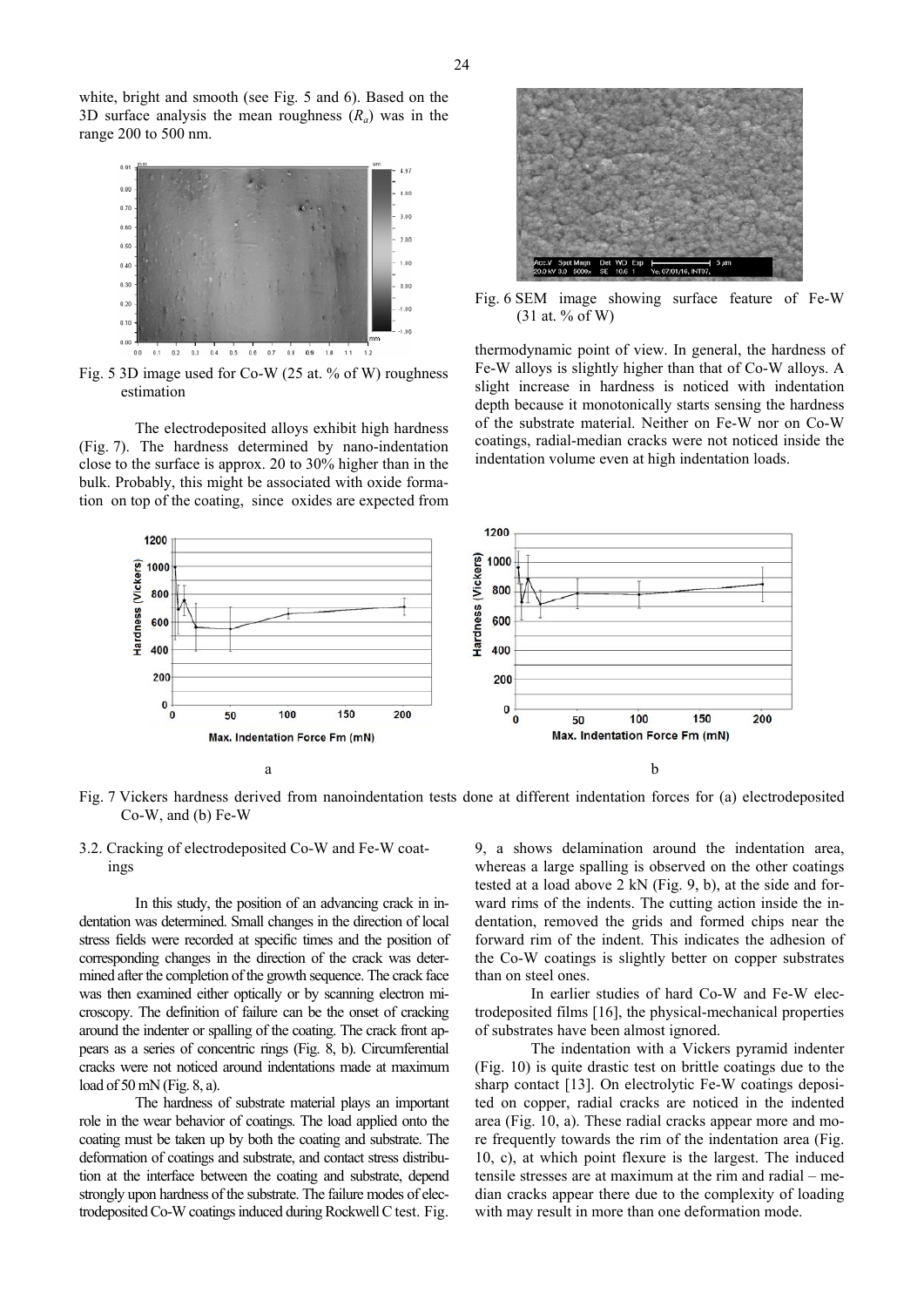

Fig. 8 SEM illustrated crack formation induced by Vickers indenter on CoW (25 at. % of W) electrodeposited on polished Cu substrate (a), and ball indenter on FeW (28 at. % of W) electrodeposited on polished Cu substrate (b)



Fig. 9 SEM pictures of Rockwell C indents on electrodeposited Co-W CoW (25 at. % of W) coats deposited on tempered steel (a) and copper (b)



Fig. 10 Coating failure modes on Fe-W (28 at. % of W) coating under Vickers indenter: top view (a), radial crack close to rim of indenter (b), vicinity of indentation area (c), cross-section of cracked zone on coating (d)

The trough-thickness cracks are likely located at the elastic-plastic boundary in substrates. The coating covering plastic region should deform, mostly likely elastically, to accommodate the Vickers indentation. We assume that the film beyond the plastic zone is damped during indentation. It should be noted that the formation of such radial and/or circumferential cracks is common to hard and brittle coatings [14, 21].

It was demonstrated experimentally [15] for thin

hard coatings on soft substrates that critical tensile stresses for crack formation are not only outside the indentation volume, but also inside the imprint. Indentation test can be used to assess the flow stress behaviour over the strain range 2-16 or 18 % [13]. This statement applies fully to indentation test with various indenters, especially for materials like iron and steel, for coatings flow stress exhibited or decreasing trend with increasing strain [3].

25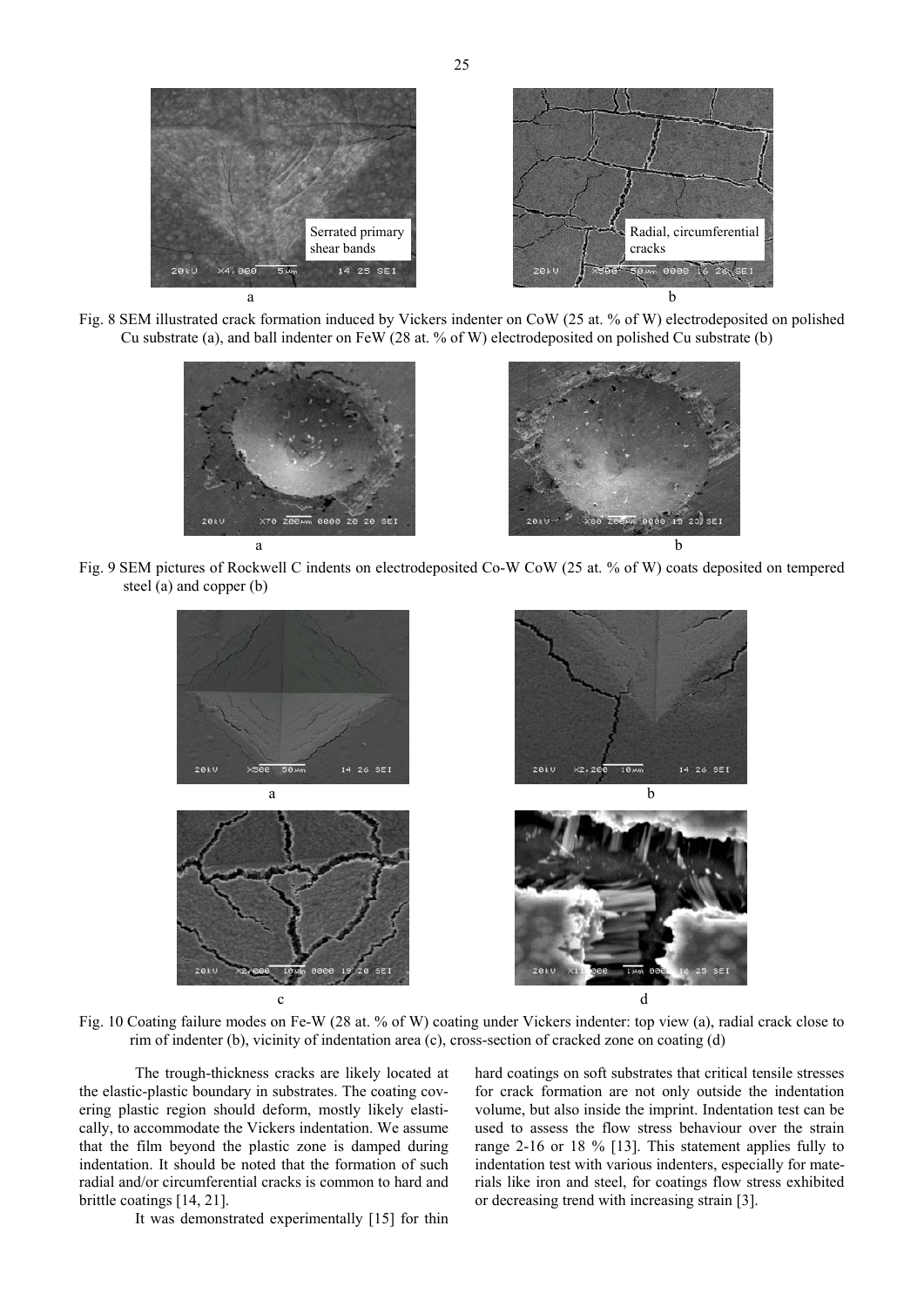#### **4. Conclusions**

1. Ammonia-citrate baths possessing the required buffer capacity for the electrodeposition of nanocrystalline and smooth Co-W and Fe-W alloys are proposed.

2. A qualitative study of the mechanical behavior of electrodeposited Co-W and Fe-W alloys was done by different indentation methods. The indentation parameters affect the behavior of the coating-substrate system especially when both deform plastically. It was shown that in order to suppress noncohesive failure and to ensure only adhesive failure of the coating, it is necessary to use an indenter with a large indentation angle. It was demonstrated that for electrodeposited thin hard coatings of Co-W and Fe-W on soft substrates, the critical tensile stresses for crack formation are outside the indentation volume.

3. Some limitations in the current analysis should be confirmed. We have considered only a monotonic loading to analyze crack evolution from initiation to failure. At no point in our experiments, the indenter was unloaded and reloaded since literature mentions that cracks can expand in size on unloading. Thus the median failure mode can be highly deleterious in brittle layer systems. In this case median-radial crack interaction is pronounced, highlighting the complexity of failure when more than one mode is present.

#### **Acknowledgement**

Financial support for this study was provided by EU INTAS program, Brussels, Belgium (INTAS Ref. Nr.05-104-7540).

## **References**

- 1. **Miller, R.A.** Curent status of thermal barrier coatings an overview. -Surf. Coat. Technol., 1987, 30, p.1-11.
- 2. **Podgornik, B.** Coated machine elements fiction or reality? -Surf. Coat. Technol., 2001, 146-147, p.318- 323.
- 3. **Gupta, B.K, Bhushan, B.** Mechanical and tribological characterization of hard carbon coatings for magnetic recording heads. -Wear, 1995, v.190 (1), p.110-122.
- 4. **Datta, M., Landolt, D.** Fundamental aspects and applications of electrochemical microfabrication. -Electrochim. Acta, 2000, v.45, No.15-16, p.2535-2558.
- 5. **Donten, M., Stojek, Z., Osteryoung, J.G.** Voltammetric, optical, and spectroscopic examination of anodically forced passivation of Co-W amorphous alloys. - J. Electrochem Soc., 1993, 140, p.3417.
- 6. **Habazaki, H., Kawashima, A., Asami, K., Hashimoto, K.** The effect of tungsten on the corrosion behavior of amorphous Fe-Cr-W-P-C alloys in 1M HCl. - J. Electrochem. Soc., 1991, 138, p.76.
- 7. **Donten, M., Cesiulis, H., Stojek, Z.** Electrodeposition and properties of Ni-W, Fe-W and Ni-Fe-W amorphous alloys. A comparative study. -Electrochimica Acta, 2000, v.45, N.20, p.3389-3396.
- 8. **Donten, M., Stojek, Z., Cesiulis, H.** Formation of nanofibres in thin layers of amorphous W alloys with Ni, Co and Fe obtained by electrodeposition. -J. Electrochem. Soc., 2003, v.150(2), p.C95-C98.
- 9. **Cesiulis, H., Baltutiene, A., Donten, M., Donten, M.L., Stojek, Z.** Increase in rate of electrodeposition and in Ni(II) concentration in the bath as a way to control grain size of amorphous / nanocrystalline Ni-W alloys. -J. Solid State Electrochem., 2002, v.6, No.4, p.237-244.
- 10. **Grabco, D.Z., Dikusar, A.I., Petrenko, V.I, Harea, E.E, Shikimaka, O.A.** Micromechanical proprieties of Co-W alloys electrodeposited under pulse conditions. -Elektronnaya Obrabotka Materialov (Surface Engineering and Applied Electrochemistry), 2007, 1, p.16- 24.
- 11. **Younes, O., Zhu, L., Rosenberg, Y., Shacham-Diamand, Y., Gileadi, E.** Electroplating of amorphous thin films of tungsten/nickel alloys. -Langmuir, 2001, v.17, No.26, p.8270-5.
- 12.**Belevsky, S., Dikusar, A., Tsyntsaru, N., Celis, J.P.** Sliding and wear-resistance of electrodeposited cobalttungsten coatings: Dependence of synthesis parameters. -Proc. Int. Conf. Baltrib, 2007, p.111-116.
- 13. **Korsunsky, A.M., Gurk, M.R., Bull, S.J., Page, T.F.** On the hardness of coated systems. -Surf. Coat. Technol., 1998, p.171-183.
- 14.**Lawn, B.R., Wilshaw, T.R.** Indentation fracture: principles and applications. -J. Mater. Sci., 1975, v.10(6), p.1049-1081.
- 15. **Pelletier, H., Krier, J., Mille, P.** Characterization of mechanical properties of thin films using nanoindentation test. -Mechanics of Materials, 2006, 38(12), p.1182-1198.
- 16. **Nix, W.D.** Mechanical properties of thin films. -Metall. Trans. A, 1989, v.20A, p.2217-2245.
- 17. **Cesiulis, H., Podlaha-Murphy, E.J.** Electrolyte considerations of electrodeposited Ni-W alloys for microdevice fabrication. -Materials Science (Medziagotyra), 2003, v.9, No4, p.324-327.
- 18. **Cesiulis, H., Donten, M., Donten, M.L., Stojek, Z.** Electrodeposition of Ni-W, Ni-Mo and Ni-Mo-W alloys from pyrophosphate baths. -Materials Science (Medziagotyra), 2001, 7(4), p.237-241*.*
- 19.**Zakharov, E.N., Gamburg, Y.D.** Electrochemical production and properties of cobalt alloys with phosphorous and tungsten. -Protection of Metals, 1999, v.35(4), p.335-337.
- 20. **Kotry, S., Šucha, L.** Handbook of Chemical Equilibria in Analytical Chemistry. -New York: Ellis Horwood Ltd., 1985.
- 21. **Vasauskas, V.** Brittleness and fracture of materials in indentation. -Mechanika. -Kaunas: Technologija, 2003, No.6(44), p.5-12.